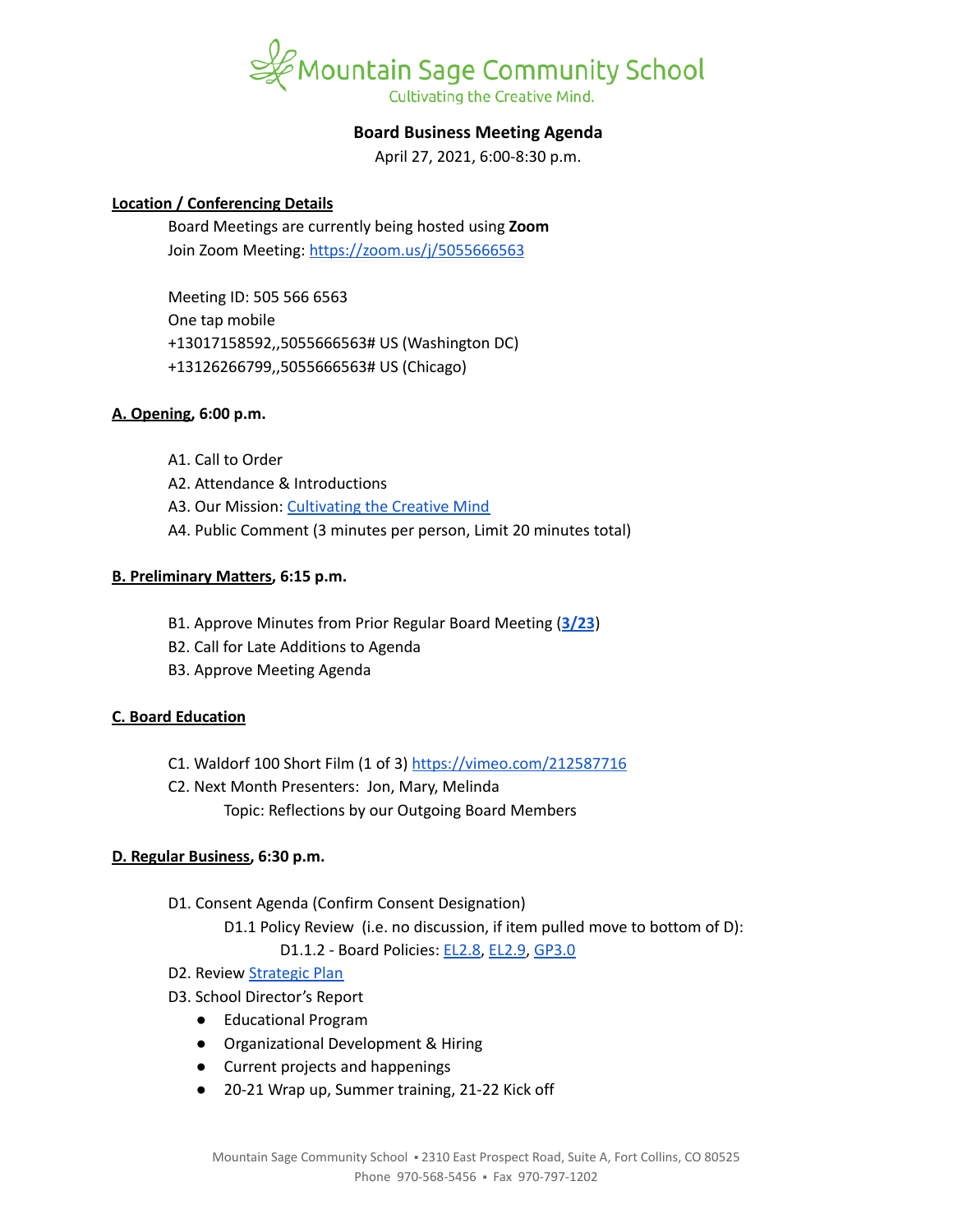

- **My Reflection**
- D4. Committee Updates
	- D4.1 Finance Committee Update ([report](https://docs.google.com/document/d/1AGsgi96G_cOjPKFhBXZKPD9pUCDiw06ih5w4GVAlHOg))
		- D4.1.1 Budget discussion
		- D4.1.2 Administration salary & structural adjustments
	- D4.2 Facilities Committee [\(report\)](https://docs.google.com/document/d/1pHJ0nIDFJ8hF2AT1LR7jnkPjm_B3SRZWQ6hTb7q1xqA)
	- D4.3 School Accountability Committee Update [\(report](https://docs.google.com/document/d/1RiaF0B3I3UbsFNfEP5B0ShuN6goTu8EtYFgLgI_lxQc))
	- D4.4 Logistics Committee Update ([report](https://docs.google.com/document/d/1tlgY7bW3fVutW_zbcUvtSq8cNODb8jTKfHkgEnY7gxk))
		- D4.4.1 Board training through CLCS
	- D4.5 Policy Discussion
		- D4.5.1 PSD Policy Updates (through 3/27/2021): [Summary](https://docs.google.com/document/d/1ytLzG6FyI2YTZ2jXua67zkMRvfkIQeDIyyFgAD-WAPA)
		- D4.5.2 May Board Policy Review: None
		- D4.5.3 August Board Policy Review: [IC/ICA-20-21](https://docs.google.com/document/d/1vYwedJYcHq6j04mLqMZ8YIONGwVQBzBu7vgCSZ_N1o8)
		- D4.5.4 September Policy Review: [GDQB,](https://docs.google.com/document/d/1v4tGD07QFE56LKxTItzfu02rLfKRePcJk07Ao1XmLRg) [GDQD,](https://drive.google.com/open?id=1Ewwb0RIPZasF4ZmW7YUI-MQyvjgK7_aGBF7_874vNm8) [IGA](https://drive.google.com/open?id=17V0SGbIQdLADRZ5pwr_sr0Dl9RI-k8U9fvpsVhO2Cso), [IGD](https://drive.google.com/open?id=1dp0fAXOoFv1_XlJI0FYOgRRxLkpDFmdC1HH8hRpezBg)
- D5. Items of the Month (from Board [calendar\)](https://docs.google.com/document/d/12S6s-qevYMsnj8Cr2yw6uMO7S7hL3gz2oKvXZk5ZndQ/edit?usp=sharing)
	- D5.1 Apr Complete review of policies and governing documents
	- D5.2 Apr Approved budget submitted to PSD by Deadline
	- D5.3 Apr Director Evaluation School Director submits AI Performance Reflection and Goals to Board. Board approves or discusses needed revisions by the Director.
	- D5.4 Apr Last Meeting for potential board members to attend before May election
	- D5.5 Apr Review Board Member Onboarding Materials and Make Necessary Changes
	- D5.6 Apr Prep for May work session & meeting, incorporate retreat items in mind
		- D5.6.1 -- Draft retreat agenda linked [here](https://docs.google.com/document/d/1al6Wf6E5dcKBOmHwp8cZjzjfoswoyltKJTnE9mWddNQ/edit?usp=sharing)
		- D5.6.2 -- Retreat attendees discussion
	- D5.6 Apr GP [3.7](https://drive.google.com/drive/u/0/folders/19cv6o9aniGaXqE5rsNWWb7dxQDcRUoZj) Each April, the Board will publicly review its expenditures and establish its projected costs of governance for the next fiscal year.
	- D5.7 May Review of Year, Lessons Learned and Training
	- D5.8 May Conduct Election for Board Members during the second week of May
	- D5.9 May Provide Newly Elected Board Members with Onboarding Materials
- D6. Scheduling Matters
- D7. Miscellaneous
	- D7.1 Board Governance/Expenditures and 2021-22 Projections
	- D7.2 Draft 2021-22 Board Meeting [Rotation](https://docs.google.com/spreadsheets/d/1PuD68cEx5_6meDde-CYMAhzE72YI3h44im0U24Vb0GE/edit?usp=sharing) and Dates

D7.3 - Option for Executive Session if budget discussion gets into areas of individual salaries (Executive Session per C.R.S. 24-6-402(4)(f) - Personnel Matters)

## **E. Closing, 8:30 p.m.**

- E1. Review Action Items
- E2. Review [Upcoming](https://www.mountainsage.org/calendars/) School Calendar Events, Board Member Attendance
- E3. Call for Final Comments